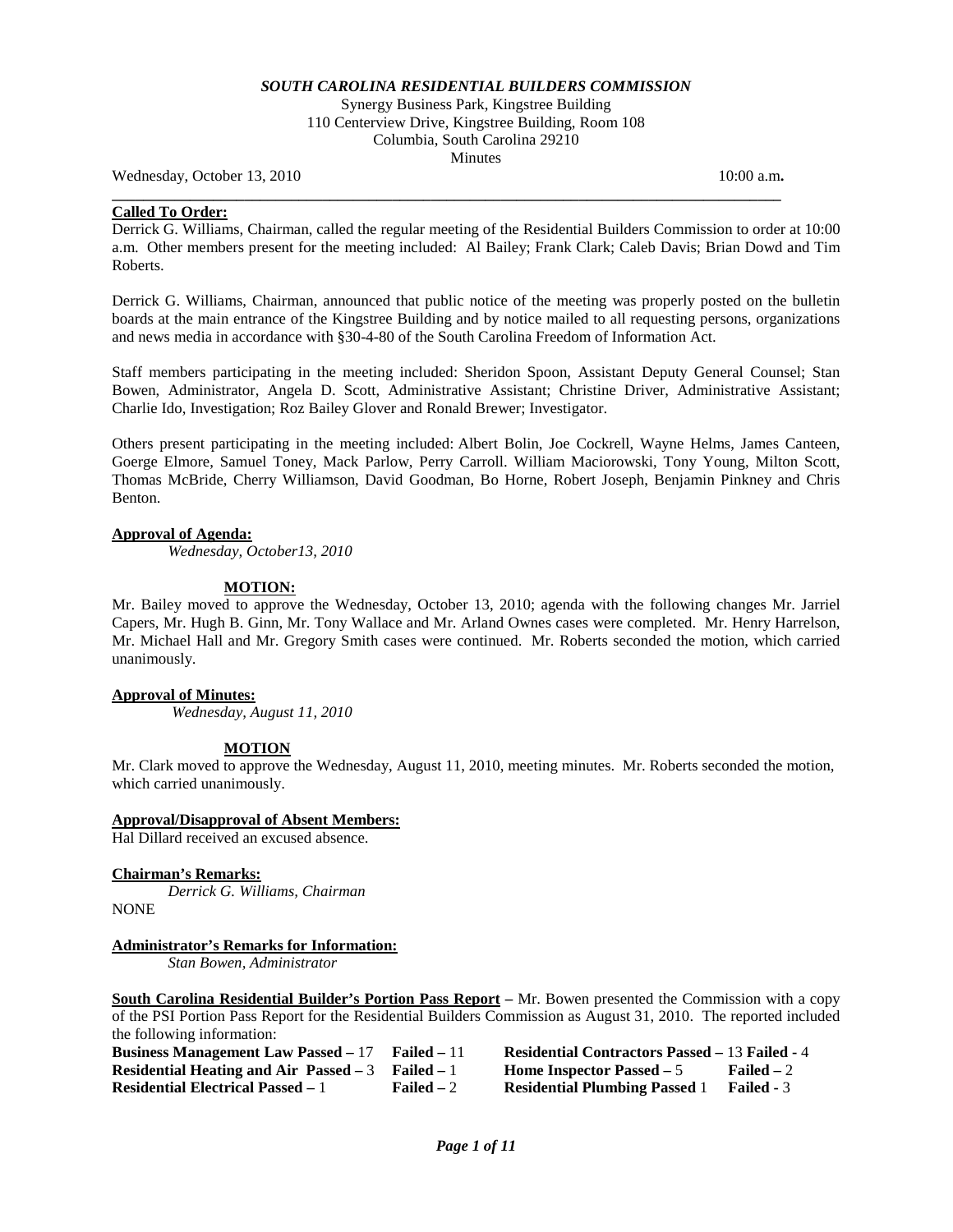**ONFSA** – Mr. Bowen presented the Commission a copy of a letter from ONFSA (The Voice of the Fire Sprinkler Industry) News Release.

**South Carolina Department of Motor Vehicles** – Mr. Bowen presented to the Commission a copy of the South Carolina Department Vehicles License Plate Renewal information.

**Investigator Summary Report** – Mr. Bowen presented to the Commission a copy of the Investigator Summary Report from the Office of Investigations.

Advisory Opinions:

*Sheridon Spoon, Deputy General Counsel*

**MOTION:**

Mr. Clark made a motion to go into executive session for legal advice. Mr. Roberts seconded the motion, which carried unanimously.

Mr. Bailey made a motion to come out of executive session. Mr. Roberts seconded the motion, which carried unanimously.

Legislative Update: *Robert Selman*

**NONE** 

Office of Investigations and Enforcement (OIE) Report:

Mr. Charlie Ido reported the number of investigations as of today:

**5268** – Opened Complaints<br> **4799** – Complaints Remainied Open<br> **135** – Forwarded to Office **707** – Of these cases opened since July 1, 2010 330 – Closed Cases closed since July 1, 2010 **377** – Still Opened since July 1, 2010

**135** – Forwarded to Office of General Counsel (OGC)

Mr. Ido reported that on October 9, 2010, the Office Of Investigation presented a workshop to Permit Clerks (SCPCA). Approximately 30 people attended the workshop. The title of the workshop was Licensing, Complaints and investigations. In addition, Doug Green, Building Codes Council presented a workshop on Modular and Manufactured Housing Workshop. OIE will present a workshop titled "Working Together in January 2011.

Office of General Counsel Report:

Mrs. Christa Bell reported the number of complaints as of October 11, 2010:

| 144 - Open Complaints             | 75 - Cases pending action                     | 5 - Cases pending Consent Agreement or        |
|-----------------------------------|-----------------------------------------------|-----------------------------------------------|
| Memorandum of Agreement           | <b>18</b> - Cases pending Hearings            | <b>6</b> - Cases Pending Final Order Hearings |
| 12 – Pending Final Orders         | $34$ - Cases Closed as of July 15, 2010       | $7 -$ Cases on appeal                         |
| $217$ – Closed as of January 2009 | $22$ – Closed since the last quarterly report |                                               |
|                                   |                                               |                                               |

Mrs. Bell reported that Ms. Suzanne Hawkins will be attending the NASCLA meeting on August  $25^{th}$  – August  $26^{th}$ .

Board Financial Reports: No Report.

#### **John Reich, State Fire Marshal**

# **MOTION:**

Mr. Clark made a motion to table the discussion on Multi Purpose Piping Systems until the next Commission meeting. Mr. Dowd seconded the motion, which carried unanimously.

**Old Business:**

NONE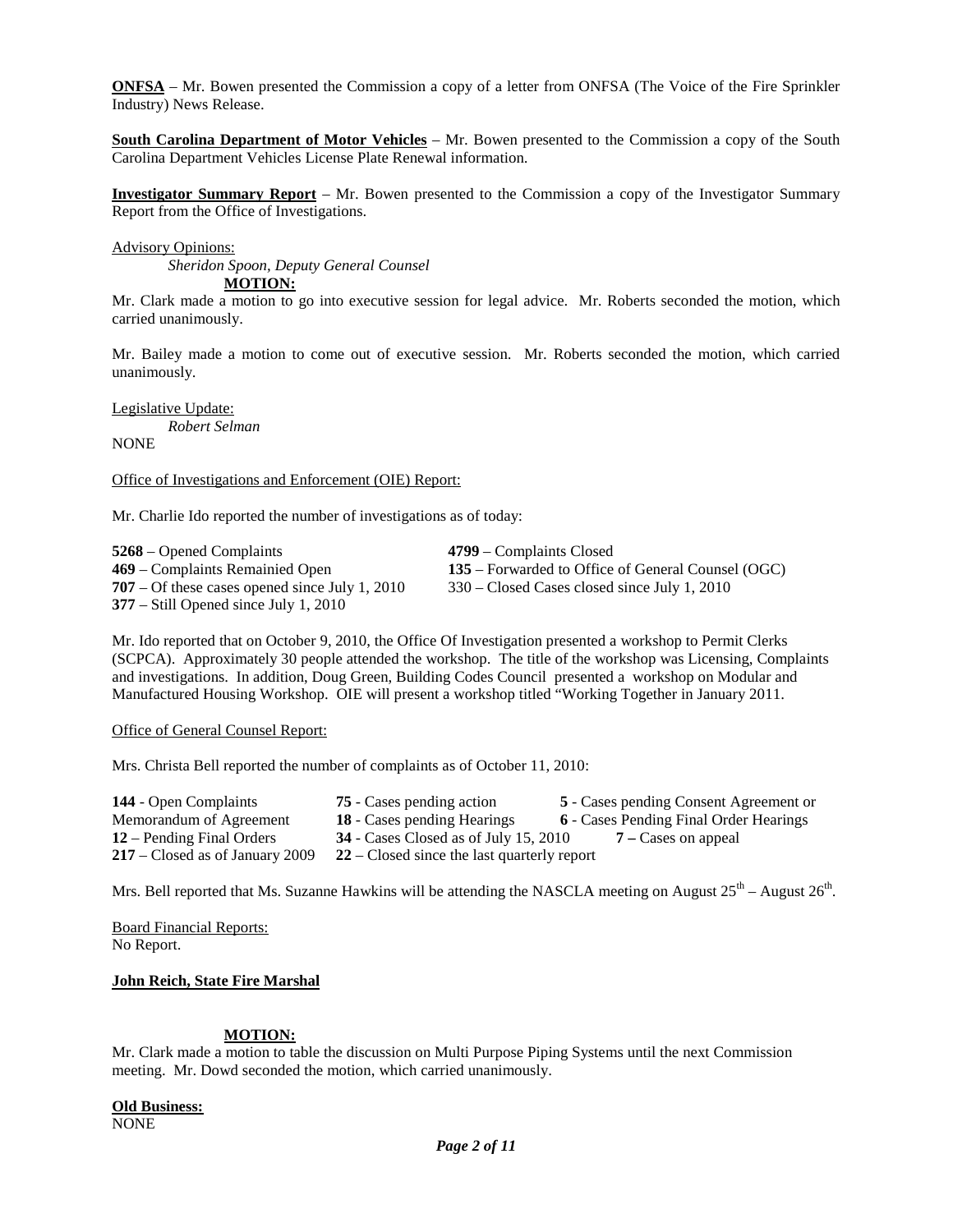# **New Business**:

#### **Recommendations of IRC: MOTION**

Mr. Clark made a motion to approve the recommendations of the Investigative Review Committee. Mr. Bailey seconded the motion, which carried unanimously.

# **Recommendations of IRC Resolution Guidelines:**

# **MOTION**

Mr. Clark made a motion to approve the recommendations of the Investigative Review Committee Guidelines. Mr. Roberts seconded the motion, which carried unanimously.

## **Application Reviews:**

*Mr*. *Hezekiah Davis*

The Commission held an Application Hearing regarding Mr. Hezekiah Davis. Mr. Davis was not present.

No action was taken.

*(This proceeding was recorded by a court reporter in order to produce a verbatim transcript if requested in accordance with the law.)*

## *Mr. William Maciorowski*

The Commission held an Application Hearing regarding Mr. William Maciorowski. Mr. Maciorowski appeared before the Commission to present testimony and waived his rights to be represented by counsel.

## **MOTION:**

Mr. Davis made a motion to approve Mr. Maciorowski Residential Specialty Contractor's Application. Mr. Bailey seconded the motion, which carried with one nay vote.

## *(This proceeding was recorded by a court reporter in order to produce a verbatim transcript if requested in accordance with the law.)*

#### *Mr. John Gillespie*

The Commission held an Application Hearing regarding Mr. John Gillespie. Mr. Gillespie appeared before the Commission to present testimony and waived his right to be represented by counsel.

# **MOTION:**

Mr. Davis made a motion to allow Mr. Gillespie to sit for Codes part of the Residential Builders Examination. Mr. Dowd seconded the motion, which carried unanimously.

## *(This proceeding was recorded by a court reporter in order to produce a verbatim transcript if requested in accordance with the law.)*

#### *Mr. Bo A. Horne*

The Commission held an Application Hearing regarding Mr. Bo A. Horne. Mr. Horne appeared before the Commission to present testimony and waived his rights to be represented by counsel.

# **MOTION:**

Mr. Bailey made a motion to allow Mr. Horne to sit for the Residential Plumbers Examination. Mr. Roberts seconded the motion, which carried unanimously.

## *(This proceeding was recorded by a court reporter in order to produce a verbatim transcript if requested in accordance with the law.)*

# *Mr. Mack Partlow*

The Commission held an Application Hearing regarding Mr. Mack Partlow. Mr. Partlow appeared before the Commission to present testimony and waived his right to be represented by counsel.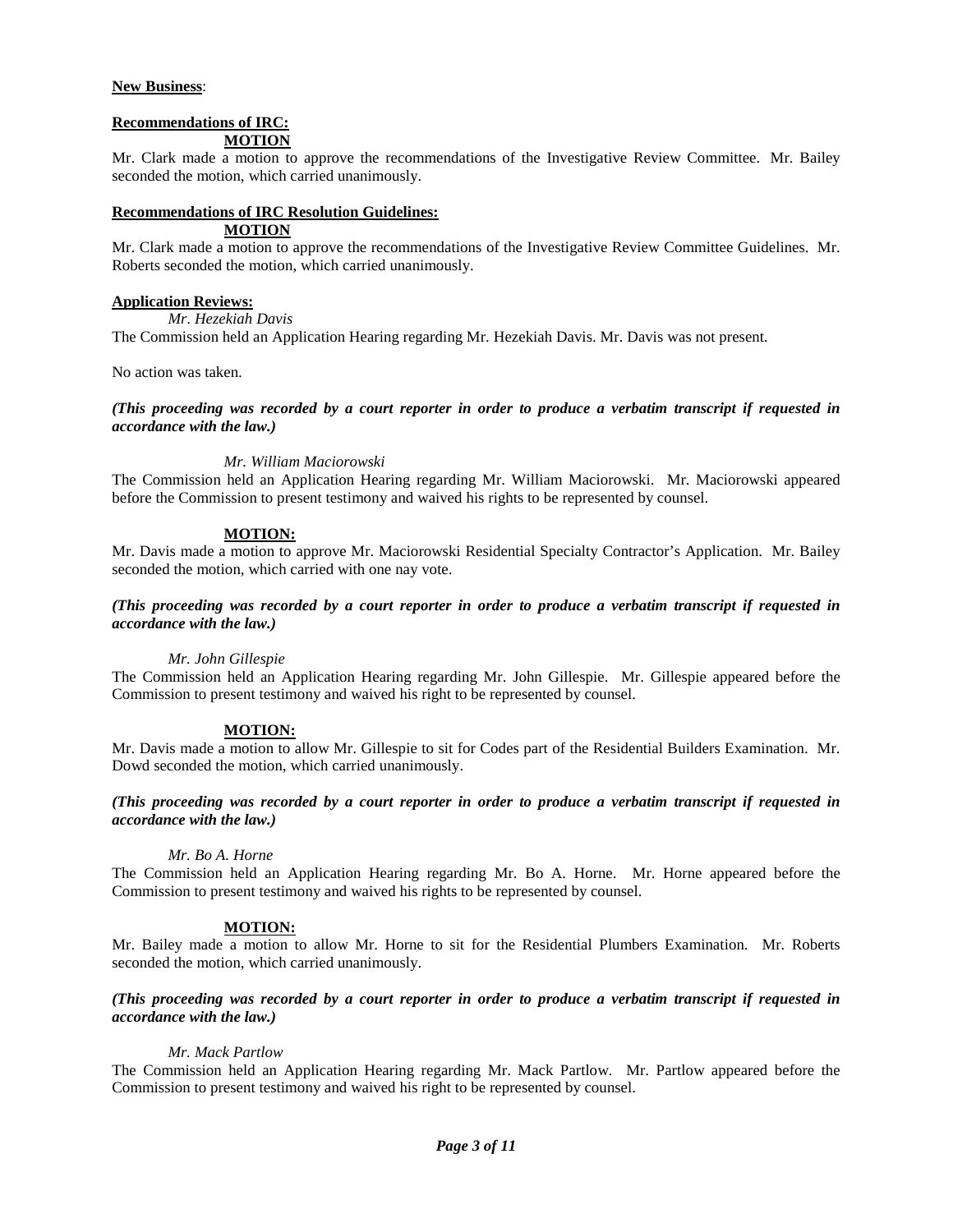#### **MOTION:**

Mr. Bailey made a motion to reinstate Mr. Partlow's Grandfather Residential Plumbing License. Mr. Roberts seconded the motion, which carried unanimously.

#### *(This proceeding was recorded by a court reporter in order to produce a verbatim transcript if requested in accordance with the law.)*

#### *Mr. Robert Joseph*

The Commission held an Application Hearing regarding Mr. Robert Joseph. Mr. Joseph appeared before the Commission to present testimony and waived his right to be represented by counsel.

#### **MOTION:**

Mr. Roberts made a motion to reinstate Mr. Robert Joseph's Grandfather Residential Electrical License. Mr. Dowd seconded the motion, which carried unanimously.

#### *(This proceeding was recorded by a court reporter in order to produce a verbatim transcript if requested in accordance with the law.)*

#### *Mr. Jerry Helms*

The Commission held an Application Hearing regarding Mr. Jerry Helms. Mr. Helms appeared before the Commission to present testimony and waived his right to be represented by counsel.

#### **MOTION:**

Mr. Dowd made a motion to reinstate Mr. Helms' Grandfather Heating and Air License. Mr. Roberts seconded the motion, which carried unanimously.

## *(This proceeding was recorded by a court reporter in order to produce a verbatim transcript if requested in accordance with the law.)*

#### *Mr. Curlin Simmons*

The Commission held an Application Hearing regarding Mr. Curlin Simmons. Mr. Simmons appeared before the Commission to present testimony and waived his right to be represented by counsel.

## **MOTION:**

Mr. Bailey made a motion to reinstate Mr. Simmons Grandfather Electrical License and correct the licensing error showing that the license expired on June 30, 2011, instead of June 30, 2010. Mr. Roberts seconded the motion, which carried unanimously.

## *(This proceeding was recorded by a court reporter in order to produce a verbatim transcript if requested in accordance with the law.)*

#### *Mr. Christopher Benton*

The Commission held an Application Hearing regarding Mr. Christopher Benton. Mr. Benton appeared before the Commission to present testimony and waived his right to be represented by counsel.

#### **MOTION:**

Mr. Davis made a motion to allow Mr. Benton to sit for the Residential Electrical Examination. Mr. Bailey seconded the motion, which carried unanimously.

#### *(This proceeding was recorded by a court reporter in order to produce a verbatim transcript if requested in accordance with the law.)*

#### *Mr. Samuel Toney*

The Commission held an Application Hearing regarding Mr. Samuel Toney. Mr. Toney appeared before the Commission to present testimony and waived his right to be represented by counsel.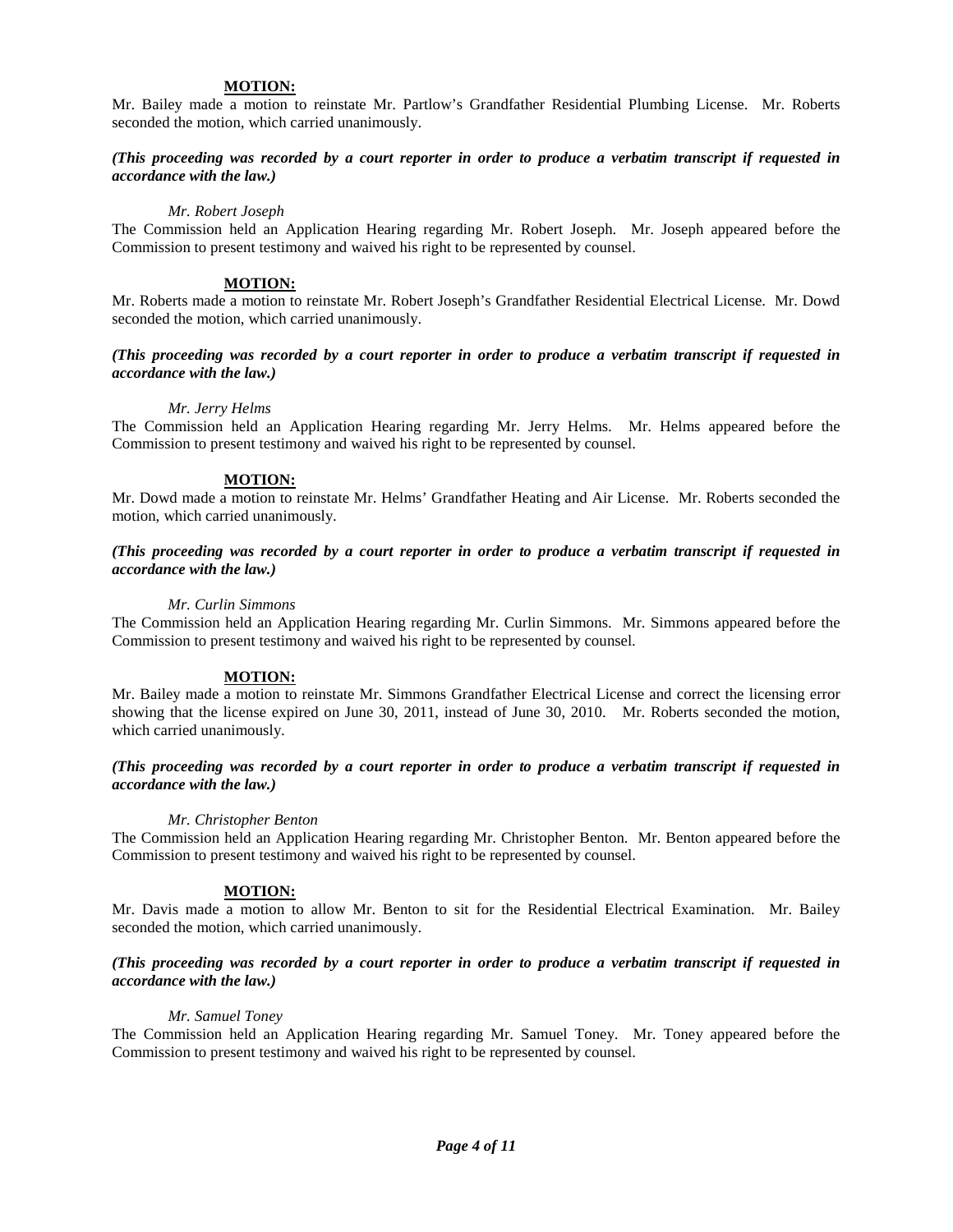#### **MOTION:**

Mr. Bailey made a motion to approve Mr. Toney' s Grandfather Electrical License. Mr. Dowd seconded the motion, which carried unanimously.

#### *(This proceeding was recorded by a court reporter in order to produce a verbatim transcript if requested in accordance with the law.)*

#### *Mr. Albert Bolin*

The Commission held an Application Hearing regarding Mr. Albert Bolin. Mr. Bolin appeared before the Commission to present testimony and waived his right to be represented by counsel.

#### **MOTION:**

Mr. Bailey made a motion to reinstate Mr. Bolin's Grandfather HVAC and Electrical Licenses. Mr. Roberts seconded the motion, which carried unanimously.

#### *(This proceeding was recorded by a court reporter in order to produce a verbatim transcript if requested in accordance with the law.)*

#### *Mr. Benjamin Pinckney, Jr.*

The Commission held an Application Hearing regarding Mr. Benjamin Pickney, Jr. Mr. Pickney appeared before the Commission to present testimony and waived his right to be represented by counsel.

#### **MOTION:**

Mr. Bailey made a motion to reinstate Mr. Pickney's Grandfather HVAC and Plumbing Licenses. Mr. Davis seconded the motion, which carried unanimously.

## *(This proceeding was recorded by a court reporter in order to produce a verbatim transcript if requested in accordance with the law.)*

#### *Mr. Joe Cockrell*

The Commission held an Application Hearing regarding Mr. Joe Cockrell. Mr. Cockrell appeared before the Commission to present testimony and waived his right to be represented by counsel.

## **MOTION:**

Mr. Dowd made a motion to approve Mr. Cockrell Residential Specialty Contractors Application with a probationary status until June 30, 2011. Mr. Davis seconded the motion, which carried unanimously.

# *(This proceeding was recorded by a court reporter in order to produce a verbatim transcript if requested in accordance with the law.)*

#### *Mr. James Canteen*

The Commission held an Application Hearing regarding Mr. James Canteen. Mr. Canteen appeared before the Commission to present testimony and waived his right to be represented by counsel.

#### **MOTION:**

Mr. Davis made a motion to reinstate Mr. Canteen's Grandfather HVAC License. Mr. Dowd seconded the motion, which carried unanimously.

#### *(This proceeding was recorded by a court reporter in order to produce a verbatim transcript if requested in accordance with the law.)*

#### *Mr. Milton Scott*

The Commission held an Application Hearing regarding Mr. Milton Scott. Mr. Scott appeared before the Commission to present testimony and waived his right to be represented by counsel.

## **MOTION:**

Mr. Bailey made a motion to approve Mr. Scott's Grandfather HVAC License. Mr. Roberts seconded the motion, which carried unanimously.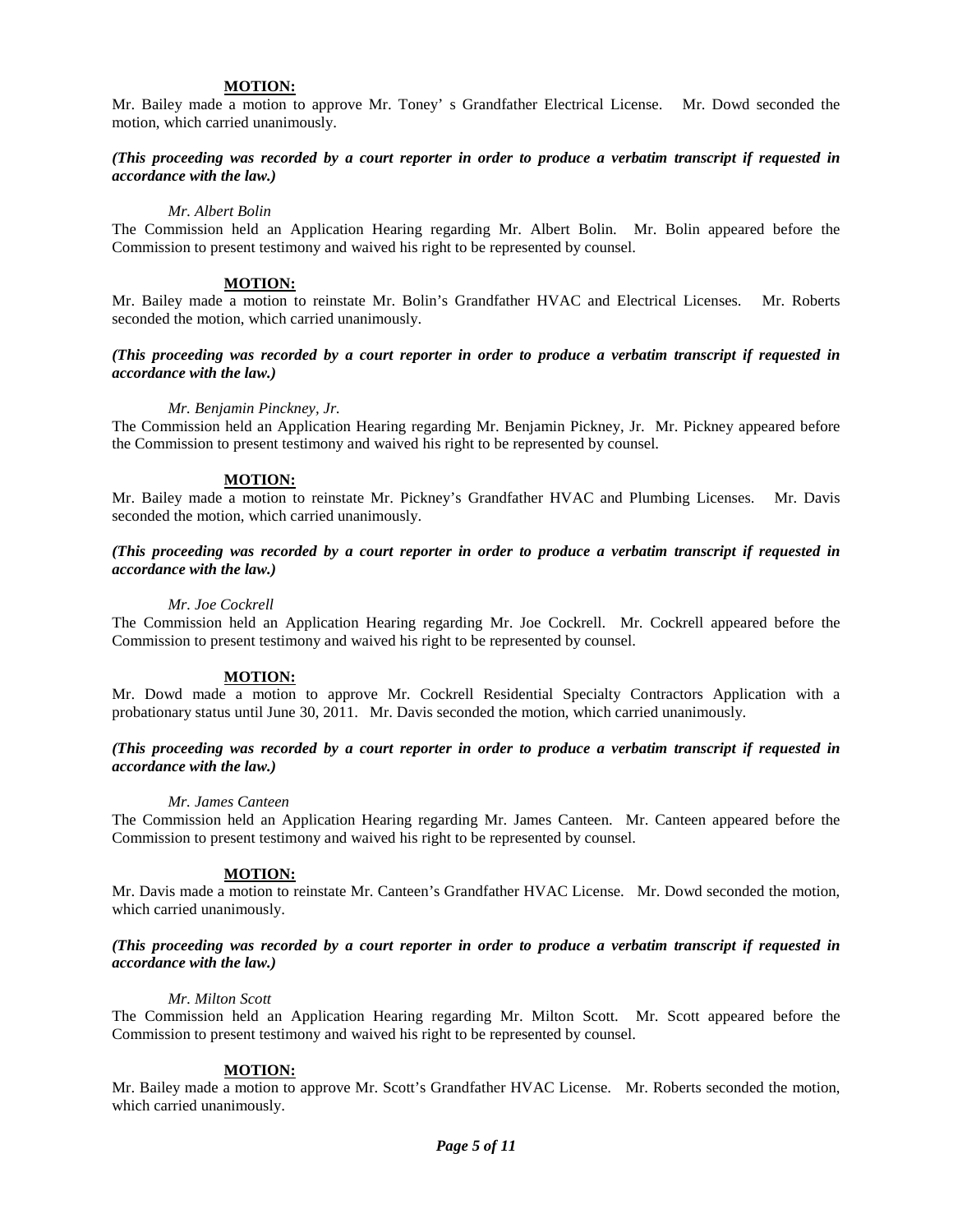## *(This proceeding was recorded by a court reporter in order to produce a verbatim transcript if requested in accordance with the law.)*

*Mr. Jack Easler*

The Commission held an Application Hearing regarding Mr. Jack Easler. Mr. Easler was not present.

No action was taken.

# *(This proceeding was recorded by a court reporter in order to produce a verbatim transcript if requested in accordance with the law.)*

## *Mr. George H. Elmore*

The Commission held an Application Hearing regarding Mr. George H. Elmore. Mr. Elmore appeared before the Commission to present testimony and waived his right to be represented by counsel.

# **MOTION:**

Mr. Davis made a motion to deny Mr. Elmore's request to waive the Electrical Examination but allow him to sit for the Electrical Examination. Mr. Bailey seconded the motion, which carried unanimously.

## *(This proceeding was recorded by a court reporter in order to produce a verbatim transcript if requested in accordance with the law.)*

## *Mr. Anthony Young*

The Commission held an Application Hearing regarding Mr. Anthony Young. Mr. Young appeared before the Commission to present testimony and waived his right to be represented by counsel.

# **MOTION:**

Mr. Bailey made a motion to approve Mr. Young's Grandfather Electrical License. Mr. Roberts seconded the motion, which carried unanimously.

*(This proceeding was recorded by a court reporter in order to produce a verbatim transcript if requested in accordance with the law.)*

**Approval of Hearing Officer's Report and Recommendation for Citation:**

Jamie Saxon – Advice Attorney

*Mr. Thomas McBride*

The Commission held a Citation Hearing regarding Mr. Thomas McBride. Mrs. Christa Bell represented the State.

# **MOTION:**

Mr. Roberts made a motion to approve the Hearing Officer's Report and Recommendation for Citation. The citation amount shall be reduced from Five Hundred Dollars (\$500.00) to One Hundred Dollars (\$100.00) and Four Hundred Dollars (\$400.00) of the citation amount paid by the Respondent shall be refunded to him. Mr. Bailey seconded the motion, which carried unanimously.

*(This proceeding was recorded by a court reporter in order to produce a verbatim transcript if requested in accordance with the law.)*

*Mr. Odell Roy Barnes*

The Commission held a Citation Hearing regarding Mr. Odell Roy Barnes. Mr. Barns was not present.

# **MOTION:**

Mr. Bailey made a motion to approve the citation against Mr. Barns. Mr. Davis seconded the motion, which carried unanimously.

*(This proceeding was recorded by a court reporter in order to produce a verbatim transcript if requested in accordance with the law.)*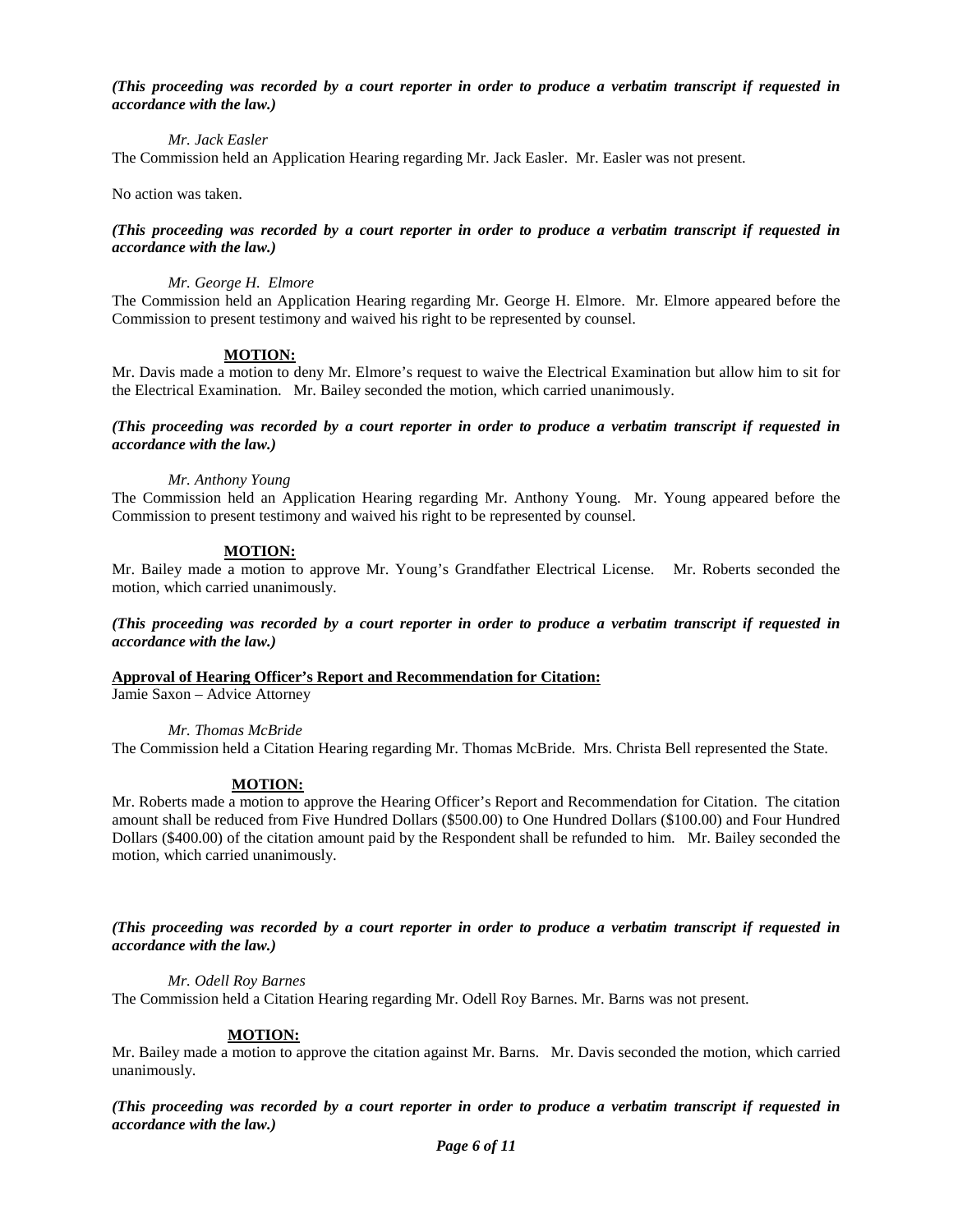## *Mr. Michael Ball*

The Commission held a Citation Hearing regarding Mr. Michael Ball. Mr. Ball was not present.

## **MOTION:**

Mr. Bailey made a motion to approve the citation against Mr. Ball. Mr. Davis seconded the motion, which carried unanimously.

## *(This proceeding was recorded by a court reporter in order to produce a verbatim transcript if requested in accordance with the law.)*

*Mr. Sid Albert*

.

The Commission held a Citation Hearing regarding Mr. Sid Albert. Mr. Albert was not present.

## **MOTION:**

Mr. Bailey made a motion to approve the citation against Mr. Albert. Mr. Davis seconded the motion, which carried unanimously.

*(This proceeding was recorded by a court reporter in order to produce a verbatim transcript if requested in accordance with the law.)*

#### *Mr. Sease Kelly Bickley*

The Commission held a Citation Hearing regarding Mr. Sease Kelly Bickley. Mr. Bickley was not present.

#### **MOTION:**

Mr. Bailey made a motion to approve the citation against Mr. Bickley. Mr. Davis seconded the motion, which carried unanimously.

# *(This proceeding was recorded by a court reporter in order to produce a verbatim transcript if requested in accordance with the law.)*

*Mr. James Robert Brewer* 

The Commission held a Citation Hearing regarding Mr. James Robert Brewer. Mr. Brewer was not present.

#### **MOTION:**

Mr. Bailey made a motion to approve the citation against Mr. Brewer. Mr. Davis seconded the motion, which carried unanimously.

*(This proceeding was recorded by a court reporter in order to produce a verbatim transcript if requested in accordance with the law.)*

*Mr. Ryan Frank Farr*

The Commission held a Citation Hearing regarding Mr. Ryan Frank Farr. Mr. Farr was not present.

#### **MOTION:**

Mr. Bailey made a motion to approve the citation against Mr. Farr. Mr. Davis seconded the motion, which carried unanimously.

*(This proceeding was recorded by a court reporter in order to produce a verbatim transcript if requested in accordance with the law.)*

*Mr. Scott Williams*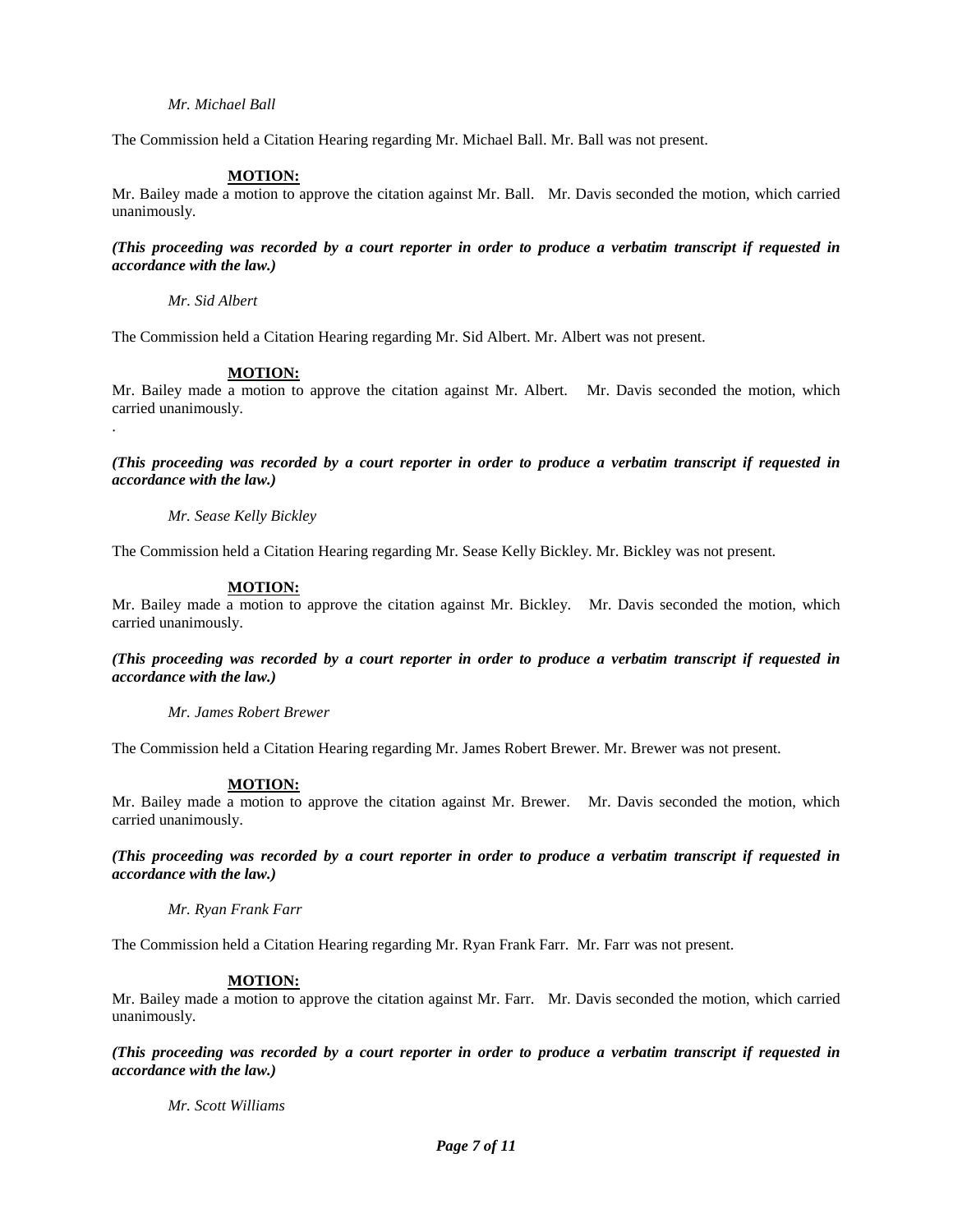The Commission held a Citation Hearing regarding Mr. Scott Williams. Mr. Williams was not present.

## **MOTION:**

Mr. Bailey made a motion to approve the citation against Mr. Williams. Mr. Davis seconded the motion, which carried unanimously.

*(This proceeding was recorded by a court reporter in order to produce a verbatim transcript if requested in accordance with the law.)*

*Mr. Alberto Alvarez*

The Commission held a Citation Hearing regarding Mr. Alberto Alvarez. Mr. Alvarez was not present.

# **MOTION:**

Mr. Bailey made a motion to approve the citation against Mr. Alvarez. Mr. Davis seconded the motion, which carried unanimously.

*(This proceeding was recorded by a court reporter in order to produce a verbatim transcript if requested in accordance with the law.)*

*Mr. Ian Howell*

The Commission held a Citation Hearing regarding Mr. Ian Howell.

## **MOTION:**

Mr. Bailey made a motion to approve the citation against Mr. Howell. Mr. Davis seconded the motion, which carried unanimously.

*(This proceeding was recorded by a court reporter in order to produce a verbatim transcript if requested in accordance with the law.)*

*Mr. John H. Gurganus, Jr.*

The Commission held a Citation Hearing regarding Mr. John H. Gurganus, Jr. Mr. Guganus was not present.

#### **MOTION:**

Mr. Bailey made a motion to approve the citation against Mr. Gurganus. Mr. Davis seconded the motion, which carried unanimously.

*(This proceeding was recorded by a court reporter in order to produce a verbatim transcript if requested in accordance with the law.)*

*Mr. Steven M. Scott*

The Commission held a Citation Hearing regarding Mr. Steven M. Scott. Mr. Scott was not present.

# **MOTION:**

Mr. Bailey made a motion to approve the citation against Mr. Scott. Mr. Davis seconded the motion, which carried unanimously.

## *(This proceeding was recorded by a court reporter in order to produce a verbatim transcript if requested in accordance with the law.)*

#### *Mr. Melvin Bisbee*

The Commission held a Citation Hearing regarding Mr. Melvin Bisbee. Mr. Bisbee was not present.

#### **MOTION:**

Mr. Bailey made a motion to approve the citation against Mr. Bibee. Mr. Davis seconded the motion, which carried unanimously.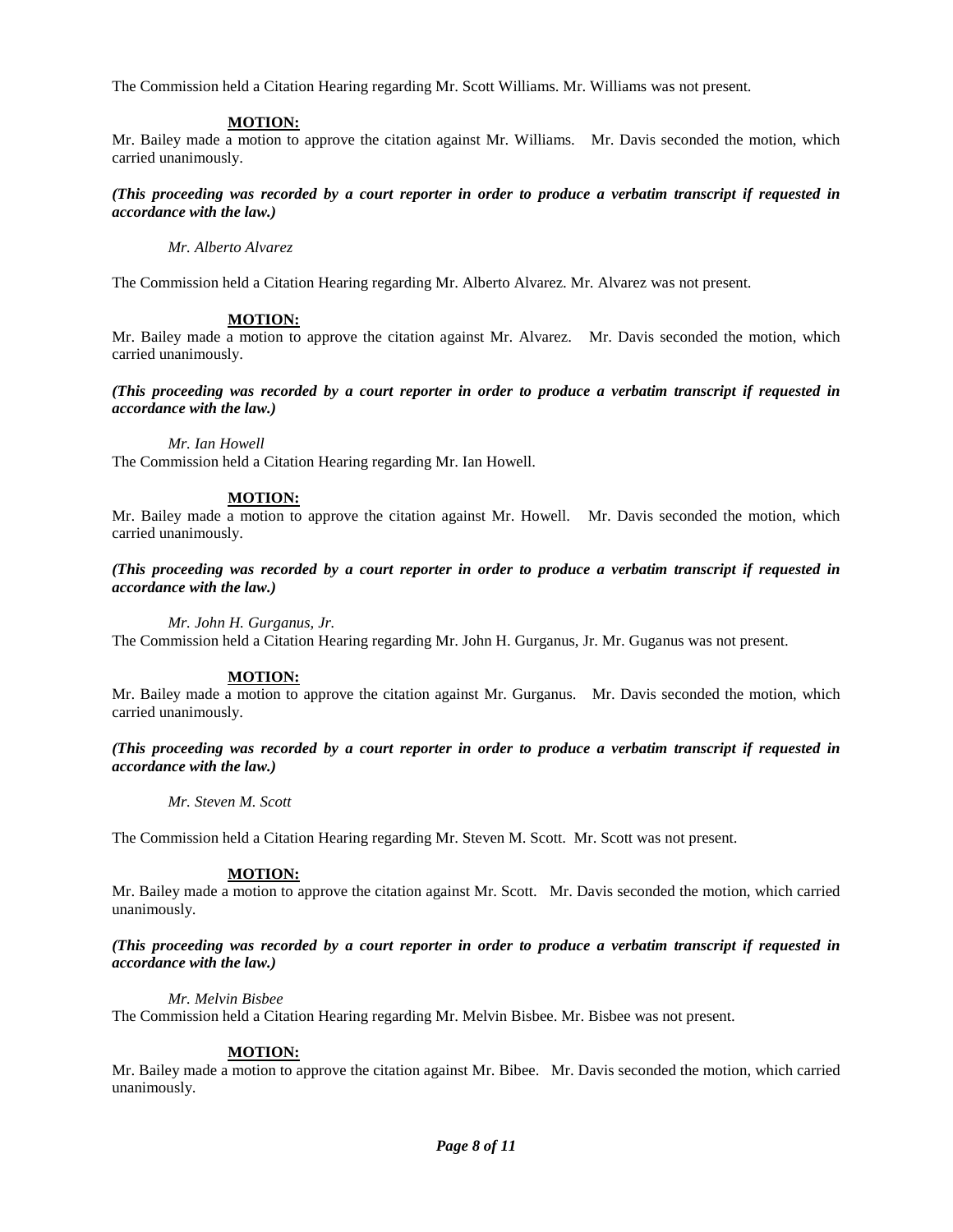## *(This proceeding was recorded by a court reporter in order to produce a verbatim transcript if requested in accordance with the law.)*

## *Mr. Jamie Brown*

The Commission held a Citation Hearing regarding Mr. Jamie Brown. Mr. Brown was not present.

## **MOTION:**

Mr. Bailey made a motion to approve the citation against Mr. Brown. Mr. Davis seconded the motion, which carried unanimously.

## *(This proceeding was recorded by a court reporter in order to produce a verbatim transcript if requested in accordance with the law.)*

*Mr. Walter Henegar*

.

The Commission held a Citation Hearing regarding Mr. Walter Henegar. Mr. Henegar was not present.

## **MOTION:**

Mr. Bailey made a motion to approve the citation against Mr. Henegar. Mr. Davis seconded the motion, which carried unanimously.

*(This proceeding was recorded by a court reporter in order to produce a verbatim transcript if requested in accordance with the law.)*

*Mr. Michael Allen Palm*

The Commission held a Citation Hearing regarding Mr. Michael Allen Palm. Mr. Palm was not present.

#### **MOTION:**

Mr. Bailey made a motion to approve the citation against Mr. Palm. Mr. Davis seconded the motion, which carried unanimously.

*(This proceeding was recorded by a court reporter in order to produce a verbatim transcript if requested in accordance with the law.)*

*Mr. Coleman Haynie Cox* 

The Commission held a Citation Hearing regarding Mr. Coleman Haynie Cox. Mr. Cox was not present.

#### **MOTION:**

Mr. Bailey made a motion to approve the citation against Mr. Cox. Mr. Davis seconded the motion, which carried unanimously.

*(This proceeding was recorded by a court reporter in order to produce a verbatim transcript if requested in accordance with the law.)*

## **Approval of Hearing Officer's Recommendation for Bond Claims:**

## *Mr. Gene Ethington – Case #2009-282*

The Commission held a Bond Claim Hearing regarding Mr. Gene Ethington. Mr. Ethington was not present.

*(This proceeding was recorded by a court reporter in order to produce a verbatim transcript if requested in accordance with the law.)*

#### **MOTION:**

Mr. Roberts made a motion to approve the Administrator's Recommendation for Bond Claim against Mr. Ethington case #2009-282. Mr. Bailey seconded the motion, which carried unanimously.

*(This proceeding was recorded by a court reporter in order to produce a verbatim transcript if requested in accordance with the law.)*

*Mr. Robert C Grier – Case #2009-773*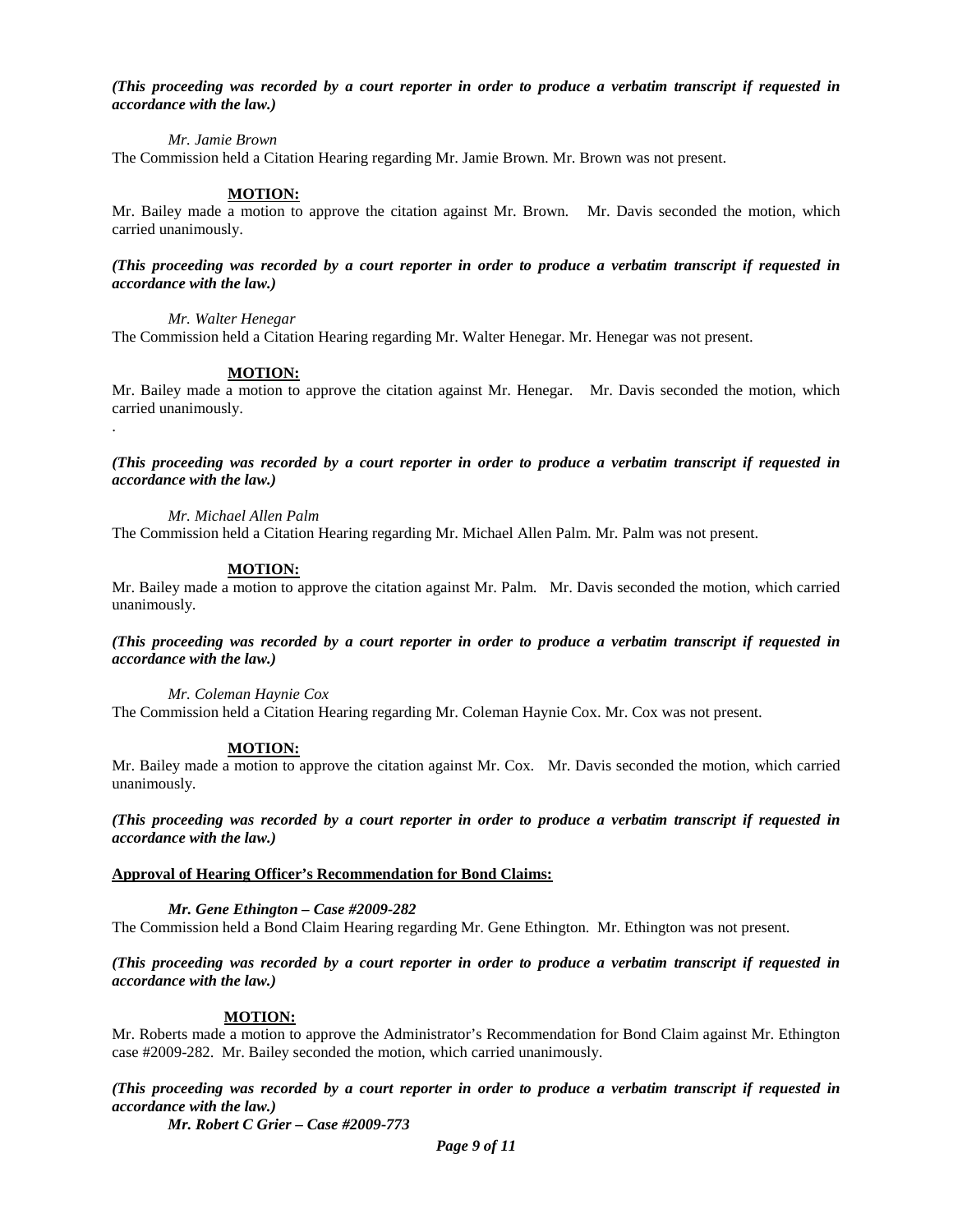The Commission held a Bond Claim Hearing regarding Mr. Robert C. Grier. Mr. Grier was not present.

## *(This proceeding was recorded by a court reporter in order to produce a verbatim transcript if requested in accordance with the law.)*

# **MOTION:**

Mr. Roberts made a motion to approve the Administrator's Recommendation for Bond Claim against Mr. Grier case # 2009-773. Mr. Bailey seconded the motion, which carried unanimously.

*(This proceeding was recorded by a court reporter in order to produce a verbatim transcript if requested in accordance with the law.)*

#### *Mr. Michael Boatwright – Case #2009-60*

The Commission held a Bond Claim Hearing regarding Mr. Michael Boatwright. Mr. Boatwright was not present.

*(This proceeding was recorded by a court reporter in order to produce a verbatim transcript if requested in accordance with the law.)*

#### **MOTION:**

Mr. Roberts made a motion to approve the Administrator's Recommendation for Bond Claim against Mr. Boatwright case # 2009-60. Mr. Bailey seconded the motion, which carried unanimously.

## *(This proceeding was recorded by a court reporter in order to produce a verbatim transcript if requested in accordance with the law.)*

## *Mr. Michael Boatwright – Case #2009-632*

The Commission held a Bond Claim Hearing regarding Mr. Michael Boatwright. Mr. Boatwright was not present.

## **MOTION:**

Mr. Roberts made a motion to approve the Administrator's Recommendation for Bond Claim against Mr. Boatwright case #2009-632. Mr. Bailey seconded the motion, which carried unanimously.

# *(This proceeding was recorded by a court reporter in order to produce a verbatim transcript if requested in accordance with the law.)*

#### **Administrative Hearings:**

#### **Approval of Hearing Officer's Recommendation:**

#### *Curtis J. Lollis*

The Commission held an Administrative Hearing regarding Mr. Curtis J. Lollis. Mr. Lollis was not present. Mr. Roberts requested to be recused because of prior business acquaintance.

# **MOTION:**

Mr. Bailey made a motion that Mr. Lollis' license shall be suspended, stayed immediately, pending corrections of the ventilation issues, to the satisfaction of the Commission, within thirty (30) days from the date of the Final Order. Mr. Lollis shall pay a fine of Five Hundred Dollars (\$500.00) within thirty (30) days from the date of the Final Order. The fine shall not be deemed paid until received by the Commission. Failure to pay the fine shall prevent the Respondent from being re-licensed.

# *(This proceeding was recorded by a court reporter in order to produce a verbatim transcript if requested in accordance with the law.)*

#### **Public Comments:**

Ms. Cherry Williamson expressed a concern regarding the following:

- How could the Commission assist consumers filing complaints against a licensees bond;
- Increasing a licensee bond;
- The length of time to receive an inspection; and